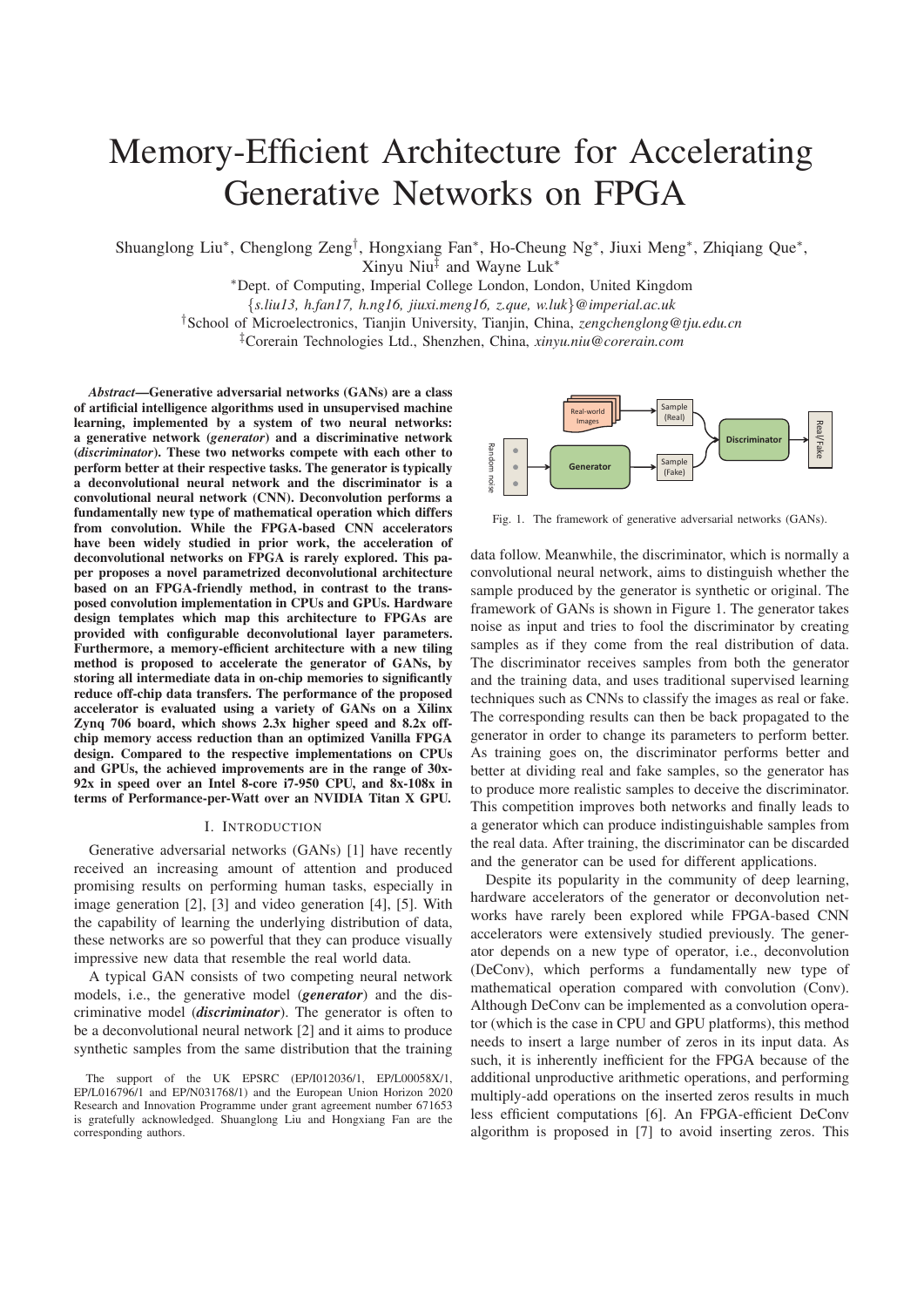method, however, suffers from an overlapping sum problem [7], [8]. More significantly, FPGA-based accelerators of both CNNs and GANs often require frequent data transfers between on-chip and off-chip memories due to the enormous size of intermediate data and limited memory resource on FPGAs [9], [10]. It imposes a large overhead on both latency and energy consumption. This work focuses on the acceleration of the generator of GANs for fast inference on FPGAs, since the discriminator is discarded after training and only the generator is performed during inference. We tackle both of the challenges mentioned above in this work.

In this paper, a novel and fully customized architecture is proposed to efficiently map the hardware-friendly DeConv method on an FPGA. The overlapping sum problem is dealt with in this architecture by introducing additional hardware blocks with little overhead on resource and latency. Hardware templates are designed to implement this architecture with configurable parameters in Verilog HDL to support different DeConv layers in GANs. A new tiling method together with a memory-efficient architecture is then proposed to accelerate the generator, where all intermediate data are stored in on-chip memory thus eliminating most of the off-chip data transfers. The main contributions of this work are:

*1)* A deeply customized and optimized DeConv architecture with a crop module to support output shapes of arbitrary size, while the overlapping sum is processed in hardware with small resource overhead; Hardware design templates which can be reconfigured on FPGA for a variety of GANs and applications;

*2)* A memory-efficient architecture based on the novel tiling method to accelerate the generator for fast inference. The proposed accelerator takes into account the unique data access pattern of DeConv, and therefore achieves higher throughput compared to a vanilla design on FPGA;

*3)* Evaluation of the hardware accelerators on state-ofthe-art GANs with a set of DeConv kernel configurations. The proposed accelerator achieves significant performance improvement compared to the vanilla accelerator and the respective CPU and GPU implementations.

#### II. BACKGROUND AND RELATED WORK

# *A. The Generator and Deconvolution*

The architecture of the generator is a sequence of deconvolutional layers stacked together, as shown in Figure 2. DeConv is the core and basic unit of the generator and it consumes the majority of the computation. DeConv, also known as upsampling or transposed convolution, aims to extrapolate new information from the input feature maps. This contrasts with Conv that aims to interpolate the most relevant information from the input. DeConv layer takes feature maps of size  $N_C * H * W$  and a group of coefficient matrix of shape  $N_F * N_C * k * k$  as inputs, and produces output feature maps of size  $N_F * H_O * W_O$ . The input and output size in height and width dimensions are related as follows:

$$
H_O = s * (H - 1) + k - 2 * p \tag{1}
$$

$$
W_O = s * (W - 1) + k - 2 * p \tag{2}
$$



Fig. 2. A typical architecture of the generator of GANs, which is used in DCGAN [2] for scene modelling.

where  $k$ ,  $s$  and  $p$  denote the values of kernel size, stride and padding for a given layer respectively. Please note that different DeConv parameters (such as  $k = 4$ ,  $s = 2$  or  $k = 5$ ,  $s = 2$ ) can be configured to implement the same generative network shown in Figure 2 for different applications. This is exactly the motivation for us to provide parametrized hardware design templates to support different layer configurations.

Algorithm 1 describes the DeConv layer of the generator in a high level which consists of the filter loop and channel loop. For each filter of output, at first one channel of input with shape of  $H * W$  (I[c]) is taken out to be deconvolved with the kernel matrix  $(K[f, c])$ ; then the results of each channel of input maps are accumulated to produce one filter of output  $(O[f])$ . This process is repeated for  $N_F$  times to produce all filters of the output feature maps. The implementation of the deconv operation on the two 2-D matrices shown in line 3 of Algorithm 1 will be covered in detail in Section II-B.

Algorithm 1 Deconvolution Algorithm of the Generator. **Input:** input feature map I of shape  $N_C * H * W$ ; **Input:** A coefficient matrix K of shape  $N_F * N_C * k * k$ ; **Output:** output feature map of shape  $N_F * H_O * W_O$ ; 1: for  $f = 1$  to  $N_F$  do

2: for  $c = 1$  to  $N_C$  do 3:  $O[f] + = deconv(I[c], K[f, c])$ 4: end for 5: end for

#### *B. 2-D Deconvolution Algorithms*

*Software-based:* The CPU- and GPU-based 2-D DeConv are implemented as transposed convolution, by adding appropriate amount of zero padding around and/or between the input feature maps [11]. A deconvolution described by kernel size  $k$ , stride  $s$  and padding  $p$  is performed as a convolution with  $k' = k$ ,  $s' = 1$ ,  $p' = k - p - 1$  and adding  $s - 1$  zero padding between each input data.

*Hardware-based:* An FPGA-friendly method was proposed in [7], [12] by multiplying the coefficient kernel with each input pixel and summing the overlapping area in output maps. This method is demonstrated in Figure 3. It proceeds through four steps: (1) multiply a single input pixel by the 2-D coefficient matrix; (2) sum the results of step (1) where the outputs overlap; (3) repeat (1) and (2) for all input pixels; (4)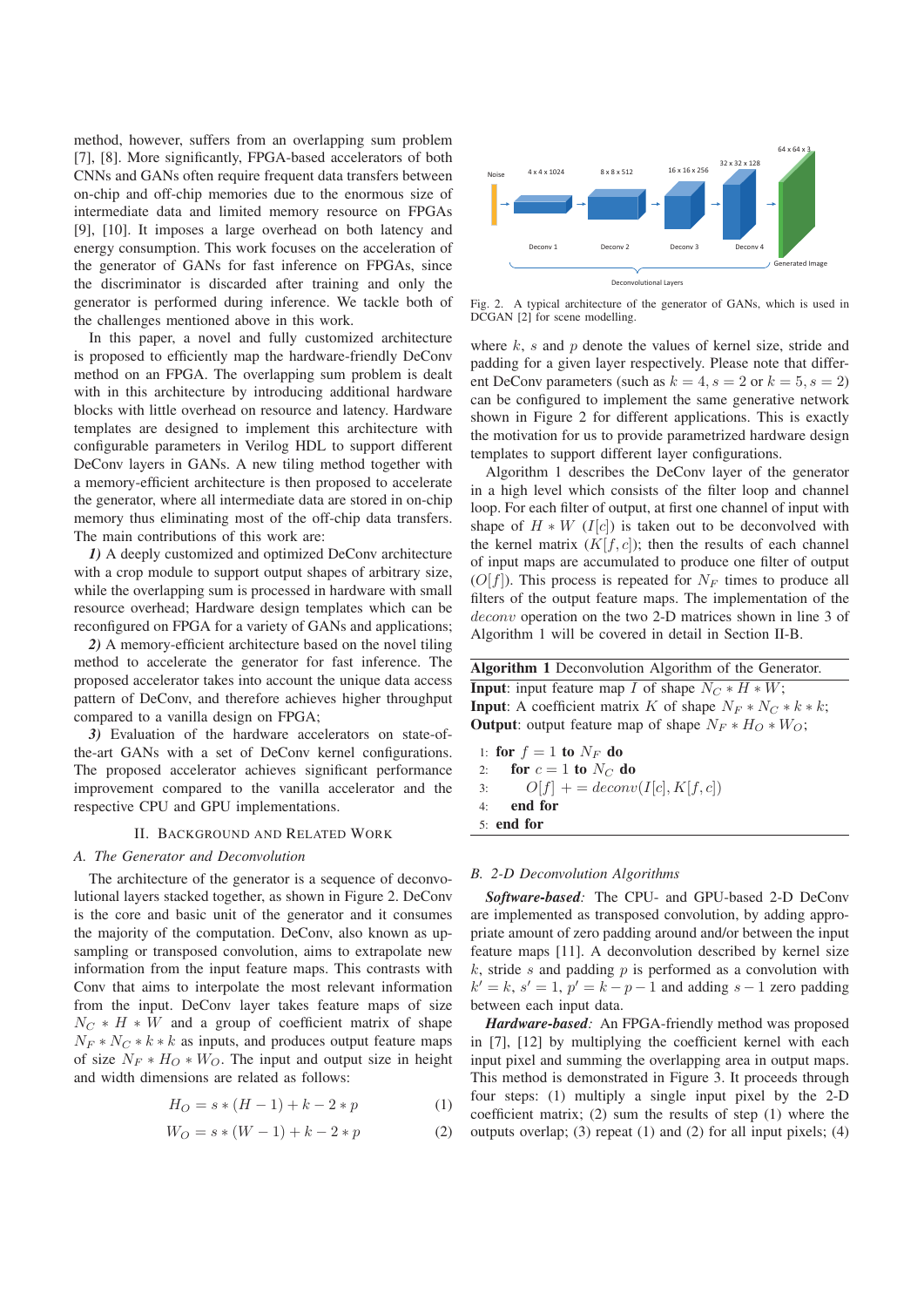

Fig. 3. An illustration of the hardware-based 2-D DeConv method. Raw input size is 3x3 and output size is 6x6, with DeConv configuration:  $k = 3$ ,  $s = 2$ ,  $p = 1$ . The black boxes indicate the overlapped rows and columns.

remove the elements from output feature maps in the border of size  $p$ . The last step which crops the output feature maps is also needed by the software-based method and it can be different for different deep learning frameworks such as Tensorflow [13] or Caffe [14].

*Comparison:* Please note that these two methods produce identical results for the same input. However, when targeting FPGA, the key disadvantages of the software-based method are:

- The zero-padding operation is inherently inefficient when implemented in an FPGA, and it involves a non-uniform data access pattern when DeConv window slides over the zero-inserted input;
- Performing multiply-accumulate on the inserted zeros causes computational inefficiency due to multiplications with zero.

The second method, by contrast, is more FPGA friendly by avoiding zeros insertion and it thus improves the computational efficiency. Besides, it is more extensible and can adapt to different layer configurations. Therefore, we propose an optimized DeConv architecture based on this method in this work. In contrast to Conv which needs padding its input, DeConv requires a crop step for output to produce the required output shapes. The main challenge of the hardware implementation of DeConv lies in dealing with the overlapping sum problem in the outputs.

# *C. Related Work*

Previous FPGA-based CNN accelerators aim to optimize the convolution from computation reduction such as using fast Fourier transform (FFT) [15] and winograd algorithm [16], to data quanization [17] and hardware level optimizations [18] such as memory hierarchy. However, some of these optimizations such as FFT method are only suitable for Conv, and cannot be directly applied to DeConv and GANs.

Recent FPGA-based accelerators for DeConv networks are presented in [6]–[8]. Yazdanbakhsh *et al.* [6] proposed an endto-end FPGA accelerator for GANs that combined MIMD and SIMD models while separating data retrieval and data processing units at the finest granularity. Chang *et al.* [8]

proposed a design methodology for FPGA-based CNN accelerator for image super-resolution algorithm, a combination of multiple Conv layers and a single DeConv layer with efficient parallelization. However, both designs in [6], [8] are based on the software-based method and thus computationally inefficient compared to the hardware-based method in this work as we mentioned earlier. Zhang *et al.* [7] proposed an accelerator using Vivado HLS tool based on the second method which is the same as our work. They proposed a reverse looping method that determines which inputs are needed to get the desired output, in order to process the overlapping sum problem. However, with their method, the positions of input pixels should be calculated through the formulas for each loop iteration, and loop dimensions are increased as large as the output image, which imposed overhead on communication with the host processor and increased system latency thereby precluding real-time applications [8].

In terms of the data load and transfer problem which is often the *de facto* bottleneck for FPGA-based acceleration of very deep CNNs, loop tiling is performed to split the original workload into smaller ones for hardware execution. The tiling method (also named as blocking) is to divide the input feature maps into several parts so that they can be stored in on-chip buffers for data reuse and thus suited for memory-limited FPGA devices. Previous researches mainly focused on optimizing the tiling factors in the design space exploration process [19], but the system's performance still suffers from the data transfer overheads among memories. Aydonat *et al.* [20] proposed an OpenCL-based accelerator for CNNs by caching all intermediate feature maps on-chip in stream-buffers. However, their methodology requires very large on-chip memory capacity. Li *et al.* [21] studied efficient tiling method for convolution but its accuracy is sacrificed due to replacing the boundary pixels of tiles with zero values to remove the data dependencies in adjacent tiles.

However, none of the above efforts that target FPGAs have considered to reduce the memory accesses produced by the generative networks. To the best of the authors' knowledge, this is the first work that proposes hardware architecture of GANs' generator with memory-efficient tiling method, in order to address the memory-bound problem to provide effective FPGA-based acceleration.

# III. PROPOSED DECONVOLUTIONAL ARCHITECTURE

This section presents the optimized architecture for the hardware-based DeConv algorithm. A crop module is designed to support removing the border of any size in the output blocks. To automate the hardware generation process, hardware templates are provided with configurable DeConv parameters and adjustable parallelism to accommodate a range of networks and devices with constrained resources.

### *A. Parametrized DeConv Architecture*

The proposed DeConv architecture is shown in Figure 4. The input data are stored in on-chip memory for data reuse between filter processing as shown in the filter loop in line 1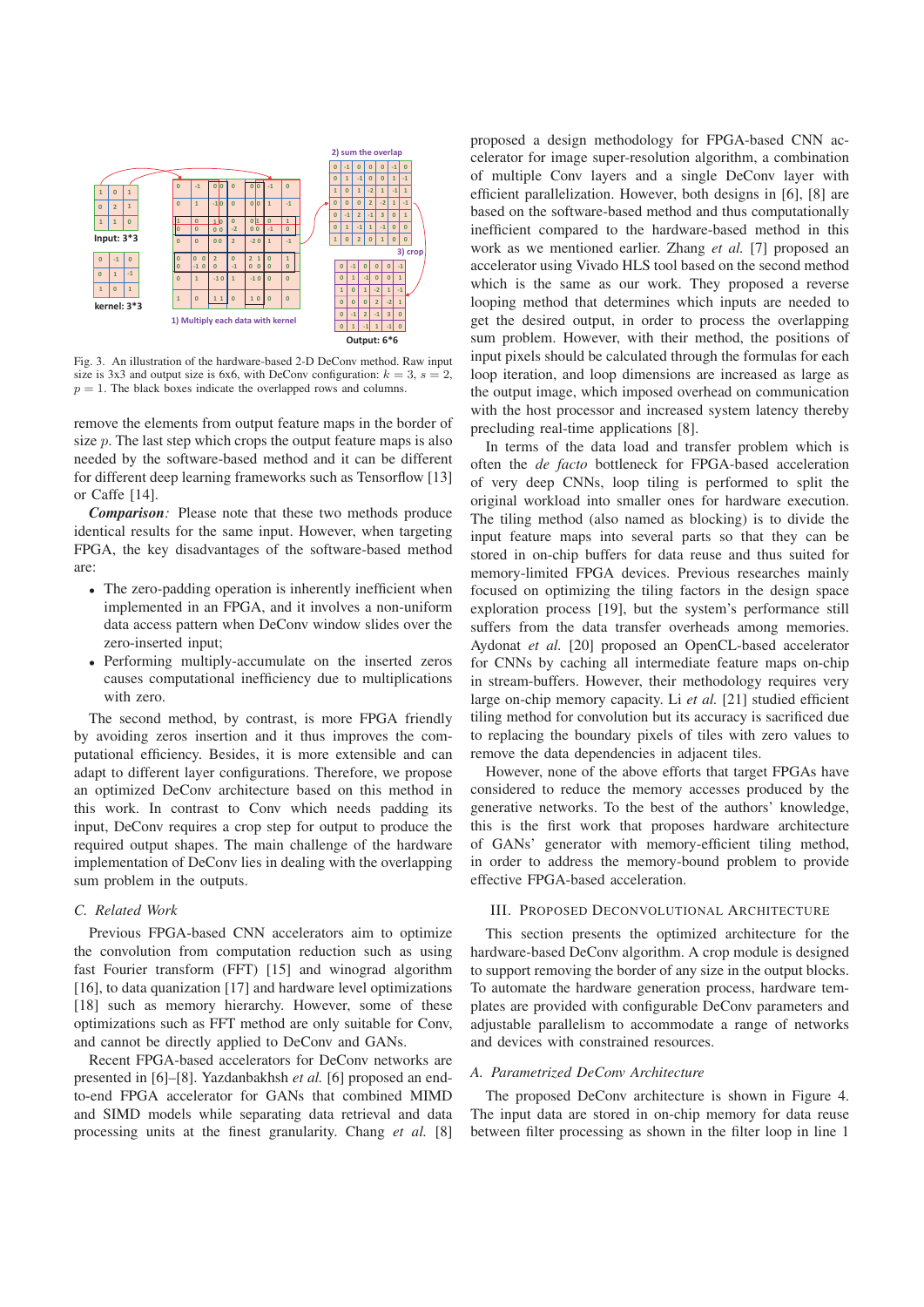

Fig. 4. The proposed DeConv architecture with configured parameters to supports different layers of GANs.

of Algorithm 1. For  $s < k$ , there are  $k - s$  columns or/and rows overlapped between the output blocks for the adjacent input pixels. Therefore, a register array with size  $k * (k - s)$  is instantiated to buffer these overlapped data for summation. In each cycle, one data is read from the memory and sent to  $k$ multipliers where the data is multiplied by one column of the coefficient matrix. The results are then buffered in one row of the  $k * (k - s)$  registers and shifted every cycle. To deal with the column overlap, the results of the multipliers are added by the data in the last column of the registers before they are fed into the partial result buffer or output buffer. To deal with the row overlap, the outputs of the first  $k - s$  adders are also added to the partial results before they are accumulated and stored in the output buffer.

Compared to the Conv architecture, the difference is that beside the multiply-accumulate (MAC) operators in the kernel, the register array is introduced between the multipliers and adders to sum the column overlaps, and partial result buffers are inserted between the adders and the accumulators to sum the row overlaps. We ensure the correctness of this hardware module using a control logic that places the required data at the right clock cycles. The proposed architecture can support different parameters of DeConv layer, i.e.,  $(k, s, p)$  and therefore can be reused for a variety of GANs. It is further optimized for parallel processing by instantiating multiple kernels and storing multiple data in one memory address.

# *B. Crop Module*

The crop function in DeConv is necessary for generating the right shape of output by removing the unwanted data in the border of results from multiply-accumulator. We implement the crop module in hardware directly taking the output from the DeConv kernel as input. The design of this module is shown in Figure 5. Two counters: line counter and row counter, are used to obtain the position of the pixels in the output shape and then the data is determined to be valid or disabled (cropped) to the next module or memories. By taking two parameters  $(x \text{ and } y \text{ shown in Figure 5})$  which can be configured at runtime as inputs, it is capable of removing the border of any size in the output blocks, in order to support different deep learning frameworks. When  $p = 0$ , the crop module is bypassed and the entire output results from DeConv kernel are passed to the next stage.



Fig. 5. The block diagram of the crop module to produce output shape of arbitrary size for different deep learning frameworks.

# *C. Hardware Design Template*

A hardware template is a generic implementation with configurable parameters and described in a hardware description language (HDL). To improve the design productivity and efficiency, we implement the DeConv architecture as a hardware template design using Verilog HDL, which can be generalised and deployed onto multiple devices. In order to accelerate different GANs, the above architecture is customized to support different DeConv layers with multiple  $(k, s, p)$  configurations. The design template with supported parameters covers three cases of processing: 1) when  $k = s$ , there are no overlapping sum computations; 2) when  $s < k$ , the design sums the overlapping regions between output blocks; 3) when  $p = 0$ , the crop module is bypassed. As such, without extra hardware design work, our template design can be used for a variety of generators in GANs for different applications. In Section V, we evaluate the template designed at three configurations:  $(k, s, p) = (2, 2, 0), (4, 2, 1), (5, 2, 2)$ which cover all the cases to be considered. In addition, the DeConv kernels are optimized for parallel processing to improve resource utilization and performance. The degree of parallelism is also one of the configurable parameters to satisfy the resource constraints of large or small scale chips.

# IV. MEMORY-EFFICIENT GENERATOR ACCELERATOR

In this section, we propose a new tiling method to accelerate the generator of GANs so as to reduce off-chip memory accesses for FPGA-based accelerators. A vanilla design is also proposed as a baseline for comparison.

# *A. Proposed Tiling Method*

Existing FPGAs are memory limited and the capacity of onchip memory is not large enough to store all the coefficients and intermediate data in large-scale networks during inference. As a consequence, FPGA-based accelerators resort to external DRAMs to store these data. However, the massive amount of off-chip memory accesses are costly in terms of energy and latency [22], [23], and input data cache must be implemented by means of on-chip buffers for data reuse.

This problem is often addressed with *tiling* or *blocking*, which divides the input maps of each layer into multiple blocks that fit into the on-chip buffers. Loop tiling is performed in the height and width dimensions of input maps rather than the channel dimension. That is to say, the original inputs of shape  $N_C * H * W$  are divided into small blocks of shape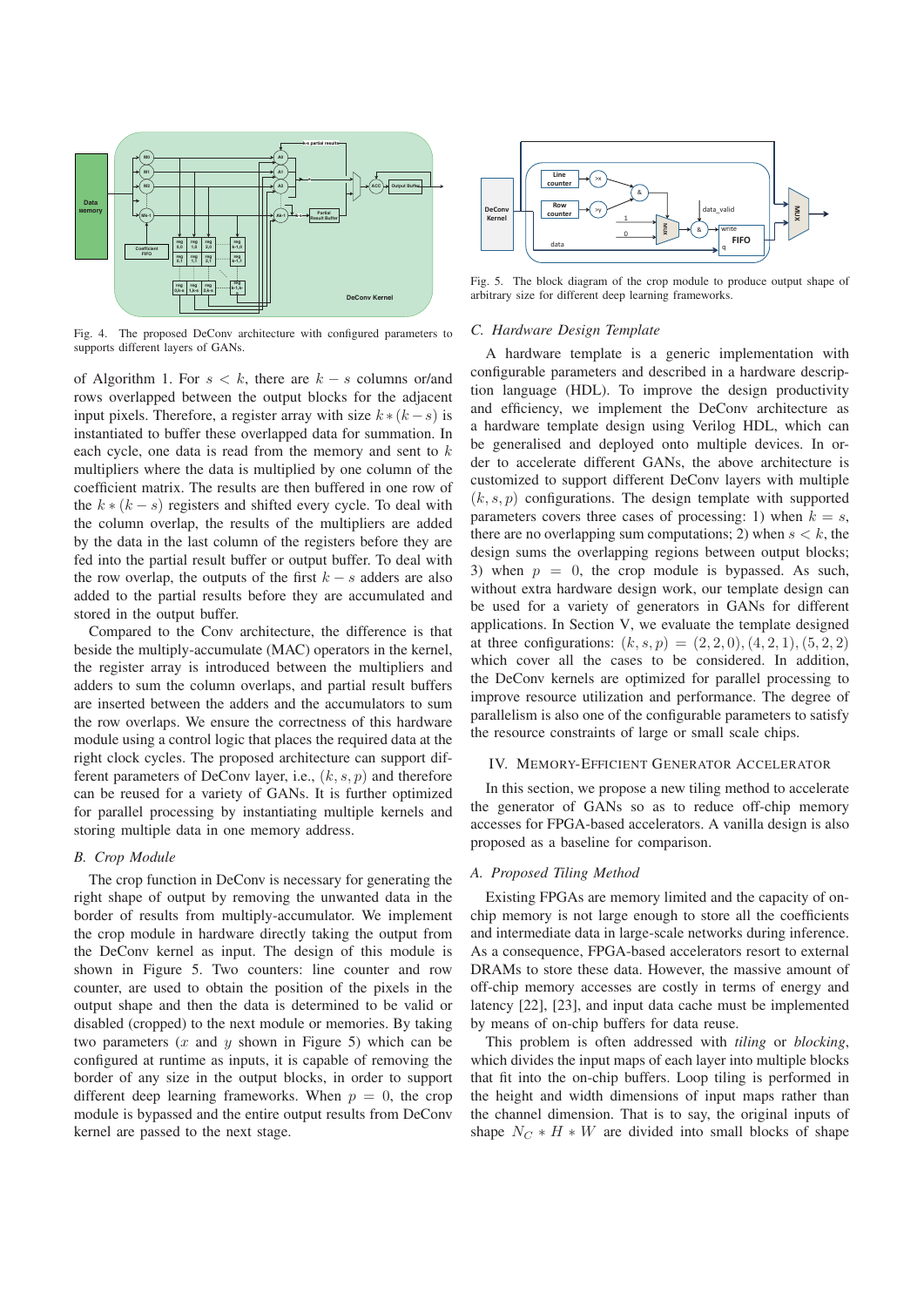

(b) proposed tiling method for DeConv.

Fig. 6. An illustration of the traditional (up) and proposed (down) tiling methods.

 $N_C * T_H * T_W$ , where  $T_H < H$  and  $T_W < W$ . An illustration of the standard tiling method for two successive layers is shown in Figure  $6(a)$ . The input map A is firstly divided into 9 blocks and each block is processed sequentially to produce the output map  $B$ . Then for the second layer, the input  $B$  is divided into 4 blocks due to the reduced channel value compared to A. For each layer, the tile or block size  $1$  is re-selected to avoid very large loop dimensions due to relatively small tile size for layers with large  $N<sub>C</sub>$ . This blocking method is required by convolution, since the second convolutional layer's result relies on the output data of the adjacent tiles. For example,  $C1$  not only depends on  $B1$  but also partial data of  $B2$ ,  $B3$ and B4. These data dependencies require the implementation resorting to off-chip memory to buffer the intermediate data. This method can also be used to implement DeConv networks in hardware. Its advantage is that it can fully utilize the on-chip buffers by adjusting tile size for different layers. However, the intermediate data has to be stored in off-chip memories and thus increasing the extra DRAM access latency.

Nevertheless, there is no data dependency in the input maps between successive DeConv layers. For this reason, we propose a memory-efficient tiling approach for DeConv layers that aims to take the advantages of multi-layer fusion and to buffer the intermediate data without resorting to off-chip memory. The proposed method is shown in Figure 6(b). Based on the memory resource of the target device and the maximum number of  $N_C$  in the generator, the largest tile size is first determined. Then the number of blocks are fixed for each layer and each input block is processed until the final layer to obtain the corresponding output block. As such, the entire network can be seen as divided into independent sub-networks which are processed sequentially. Compared to the traditional method, it has the cost of larger on-chip memory since both the input and output data need to be buffered. The memory utilization can be relatively low for some layers with small





Fig. 7. The block diagram of the vanilla generator accelerator.

 $N<sub>C</sub>$ , as the tile size is fixed between layers. Nevertheless, it only requires data transfers of input data and output image, and all intermediate data are processed on-chip. As a consequence, it reduces most of the off-chip memory accesses.

#### *B. Vanilla Generator Accelerator*

We propose the vanilla FPGA-based accelerator of the generator based on the conventional tiling method as the baseline. The overall system is shown in Figure 7. It is composed of several major components, which are the computation unit (DeConv), on-chip buffers, external memory and on-/off-chip interconnect (DMA). Deconv is the basic computation unit of the generator and its architecture and implementation details have been described in Section III. All data for processing are stored in external memory. Due to the limitation of the on-chip memory size, data are first cached in on-chip buffers before being fed to the computation unit. For each layer, the input feature maps are first read from DDR by block and stored in on-chip buffers; then after processed through DeConv unit, the corresponding block of the output feature maps is sent out to the DDR memory; for the successive layer execution, the whole input maps are divided to new block size based on the on-chip buffer size and  $N<sub>C</sub>$ . The control of the hardware execution and the configurations of each layer are performed in the host CPU.

## *C. Memory-Efficient Generator Accelerator*

The architecture of the proposed memory-efficient accelerator is shown in Figure 8, which is based on a single run of the network in on-chip. The overall architecture is similar to the baseline, but two on-chip buffers (let's say  $A$  and  $B$ ) are utilized to store the input and output maps of each layer. The feature maps of all the layers are divided into a fixed number of blocks based on the maximum channel of the network to fit into the on-chip memories on the target FPGA. One input block is first cached on chip and processed until the final block of output image is produced and transferred to DDR memory. This process is repeated for all blocks to obtain the final output image. A detailed data flow of two successive layers is as follows: for the first layer, one block of input feature maps are cached in buffer A and processed through DeConv, while the results are cached in buffer  $B$ ; To run the second layer, the data in buffer  $B$  performs as input and are processed through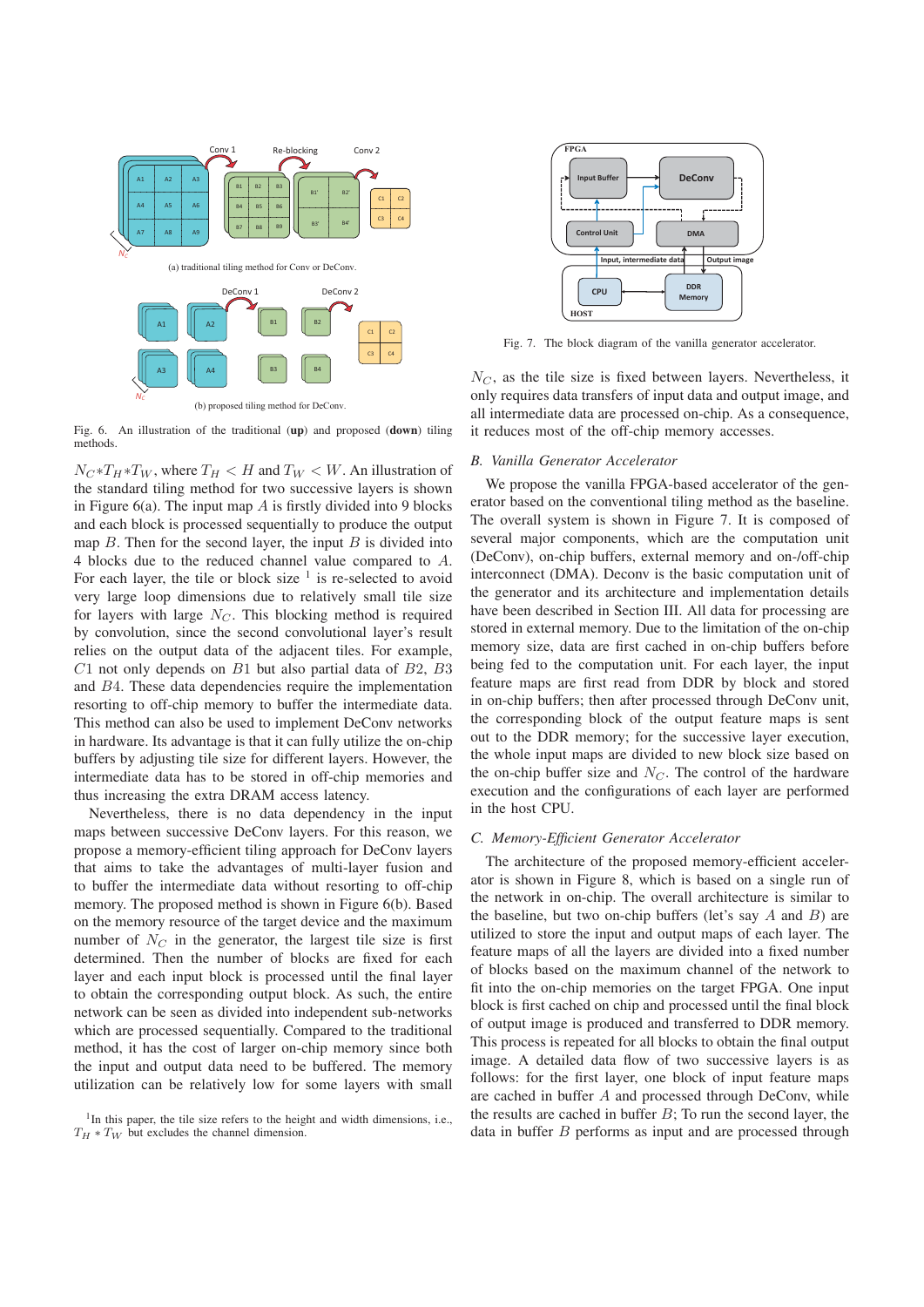TABLE I A SUMMARY OF THE EVALUATED GENERATORS OF GANS

| <b>Name</b>       | Year | <b>Application</b>               |            | Input Shape Output Shape MAX $N_C$ # DeConv |      |                |
|-------------------|------|----------------------------------|------------|---------------------------------------------|------|----------------|
| DCGAN [2]         | 2016 | Generate indoor scenes           | $4*4*1024$ | $64*64*3$                                   | 1024 | 4              |
| $C-GAN$ [5], [24] | 2018 | Generate photo-realistic images  | $4*4*256$  | 256*256*3                                   | 256  | 6              |
| $UP-GAN$ [25]     | 2017 | Generate Chairs, Tables and Cars | $8*8*256$  | $128*128*3$                                 | 256  | 4              |
| $DN-GAN$ [25]     | 2017 | Generate Chairs, Tables and Cars | $8*8*128$  | 128*128*1                                   | 128  | $\overline{4}$ |



Fig. 8. The block diagram of the proposed generator accelerator.

DeConv. Correspondingly, the result of the second layer are cached in buffer A. This process works like ping-pong until one input block is finished to the last layer, then the second input block is continued. The direction of the data flow is controlled by a layer counter.

Compared to the baseline, the proposed architecture is at the expense of memory resource on FPGA by doubling the data buffers. The benefit comes from the fact that it doesn't require the DDR memory to buffer the intermediate data any more, and off-chip transfers are only needed for the input data, network parameters and output images. Therefore, it is much more memory-efficient and energy-efficient. Data parallelism concerning the DeConv kernel is further explored to fully utilize the resources for both accelerators.

## V. EVALUATION AND EXPERIMENTS

We evaluate the performance of the two accelerators for the generator of several state-of-the-art GANs with different configurations using an FPGA device (Xilinx XC7Z045), with comparison to the respective implementations on an Intel i7- 950 CPU and NVIDIA Titan X GPU.

#### *A. Benchmarks*

A variety of GANs proposed in recent literature for different applications are used as case studies. Table I summarizes the evaluated generators of the GAN models. All of these generator models are configured with three DeConv kernels, i.e.,  $(k, s, p) = (2,2,0), (4,2,1)$  and  $(5,2,2)$ , by utilizing the provided hardware templates. These kernels can be used for any specific GAN model to provide trade-off between the accuracy and processing speed to meet different user's requirement on their respective tasks or datasets. Overall, these GAN models can be used for various applications including high-resolution image generation [2], audio to video mapping [5] and 3D object generation [25].

# *B. Experiment Setup*

We implement the two accelerators on a Xilinx Zynq ZC706 board which consists of a Xilinx XC7Z045 FPGA chip, dual ARM Cortex-A9 Processor and 1 GB DDR3 memory. Both accelerators are designed using 16-bit fixed-point precision and developed using Verilog HDL. The whole system is implemented with Vivado Design Suite 2016.2 which performs synthesis and implementation. All designs run on a single 150 MHz clock frequency. The DDR3 memory in our design has a datapath width of 64 bits and it operates at the same clock frequency (150 MHz) as the FPGA engine. All results are post place and route except if it is stated otherwise.

For comparison, the respective software implementations run on CPUs and GPUs use the deep learning software framework Tensorflow [13] on CentOS 7.2 operating system. The CPU platform is Intel Core i7-950 CPU@3.07GHz (8 cores). The GPU platform is Nvidia TITAN X (Pascal) (3840 CUDA cores with 12GB GDDR5 384-bit memory).

# *C. Resource Utilization*

Table II gives the resource utilization (LUTs, FFs, etc.) of a single DeConv kernel (without parallelism) for each configuration in the target device. The number of DSPs is linear to the square of kernel size, since only multipliers are implemented in DSPs and the adders are implemented using LUTs to save DSPs. The last two kernels use more LUTs and FFs since they need additional logic to process the overlapping sum which is not required by the first configuration.

TABLE II RESOURCE UTILIZATION OF A SINGLE DECONV KERNEL UNDER THE THREE EVALUATED CONFIGURATIONS.

| Configuration<br>(k, s, p) | <b>LUTs</b> | <b>FFs</b> | <b>DSPs</b> |
|----------------------------|-------------|------------|-------------|
| (2,2,0)                    | 1444        | 1570       |             |
| (4,2,1)                    | 3779        | 2246       | 16          |
| (5.2.2)                    | 5080        | 2471       | 25          |

For both accelerators, the DeConv kernels are instantiated multiple times to take advantage of parallel processing, in order to fully utilize the resources. The resource usage of the two accelerators with each configuration is shown in Figure 9. The computational resources such as LUTs, FFs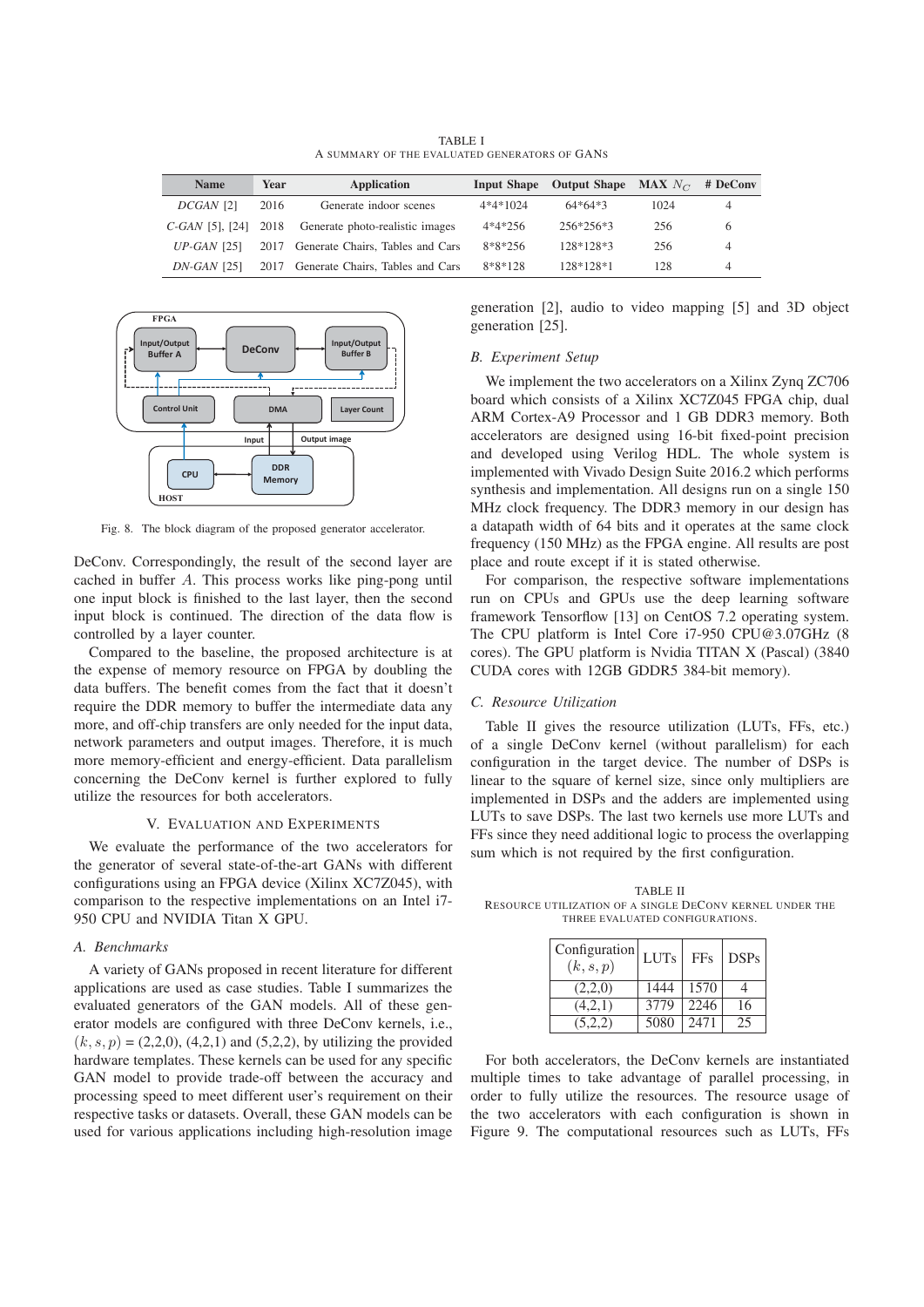

Fig. 9. The resource utilization of the two accelerators on the target FPGA (XC7Z045), where B LUTs and P LUTs represent the LUTs utilization of the baseline and proposed accelerator respectively.

and DSPs are mainly spent on the DeConv kernel module. Since both accelerators have the DeConv module with the same parallelism under each configuration, they have the same DSP usage. However, the memory-efficient accelerator has a slightly increased LUTs and FFs usage compared to the baseline due to the additional control logic for the dataflow between two data buffers and DeConv kernel. Both accelerators have more than 80% of BRAM utilization due to the limited memory size on the target FPGA chip.

# *D. Speedup and Energy Efficiency*

We first evaluate the off-chip memory access reduction and speedup for inference of the memory-efficient accelerator compared to the baseline for the evaluated generators of GANs in Table I under each configuration. The results are shown in Figure 10. In average, it achieves 6.2x of off-chip data transfer reduction across the benchmark GANs, and up to 8.2x reduction for DCGAN model. Since the total size of the intermediate data is independent of the kernel size and thus they are the same among the three configurations, the achieved improvements of each model are the same across all configurations. The reduction will be more significant for large-scale networks with deep layers and large channels as they need more data transfers by the baseline accelerator.

In terms of the processing speed, the proposed accelerator provides up to 2.3x speedup compared to the baseline. The speedup is less notable for large DeConv kernel size such as  $k = 5$  compared to that of  $k = 2$ . This is because the degree of parallelism is limited on the target device for large DeConv kernel size, due to the limited computation and memory resources. Therefore, for networks such as DCGAN and/or when utilizing large kernel size, the computation time is dominant and communication time is a minor part. In such situation, the baseline can provide comparable performance to the proposed one. Nevertheless, the processing speed of the memory-efficient accelerator outperforms the baseline in all configurations of the evaluated GAN models.

Finally, we compare the speedup of our accelerator against the respective CPU and GPU implementations. The results are



Fig. 10. The speedup with the proposed accelerator over the baseline. The green line indicates the total off-chip data transfer reductions across the benchmark GANs.



Fig. 11. The speedup of the proposed accelerator compared to the respective CPU (up) and GPU (down) implementations.

shown in Figure 11. The speedup is in the range of 30x-92x and 58x in average compared to the designs on an Intel 8 core i7-950 CPU. Compared to the respective GPU design, the speedup is in the range of 0.8x-12x and 3.6x in average. For DCGAN and UP-GAN models with  $k = 5$ , our accelerator is a bit slower (around 0.8x) than the GPU. Nevertheless, in all other cases, the proposed accelerator outperforms the GPU design. From the results in Figure 11, we observe that the FPGA-based accelerators provide higher speedups over GPUs for small kernels (such as  $k = 2$ ) and small networks (such as DN-GAN). This happens because the Titan GPU cannot achieve full thread utilization, while the FPGA is able to utilize a high percentage of its resources even for small networks.

Figure 12 shows the energy efficiency improvement in terms of Performance-per-Watt of the proposed accelerator compared to the respective CPU and GPU implementations. The power consumption of each device is measured using a wall plug power meter during the execution of the application. Compared to the respective designs on CPUs and GPUs, the achieved improvements are more than 400x over the CPU, and in the range of 8.3x-108x over the NVIDIA Titan X GPU. The results confirm that our accelerator yields much lower power consumption and significant energy efficiency compared to